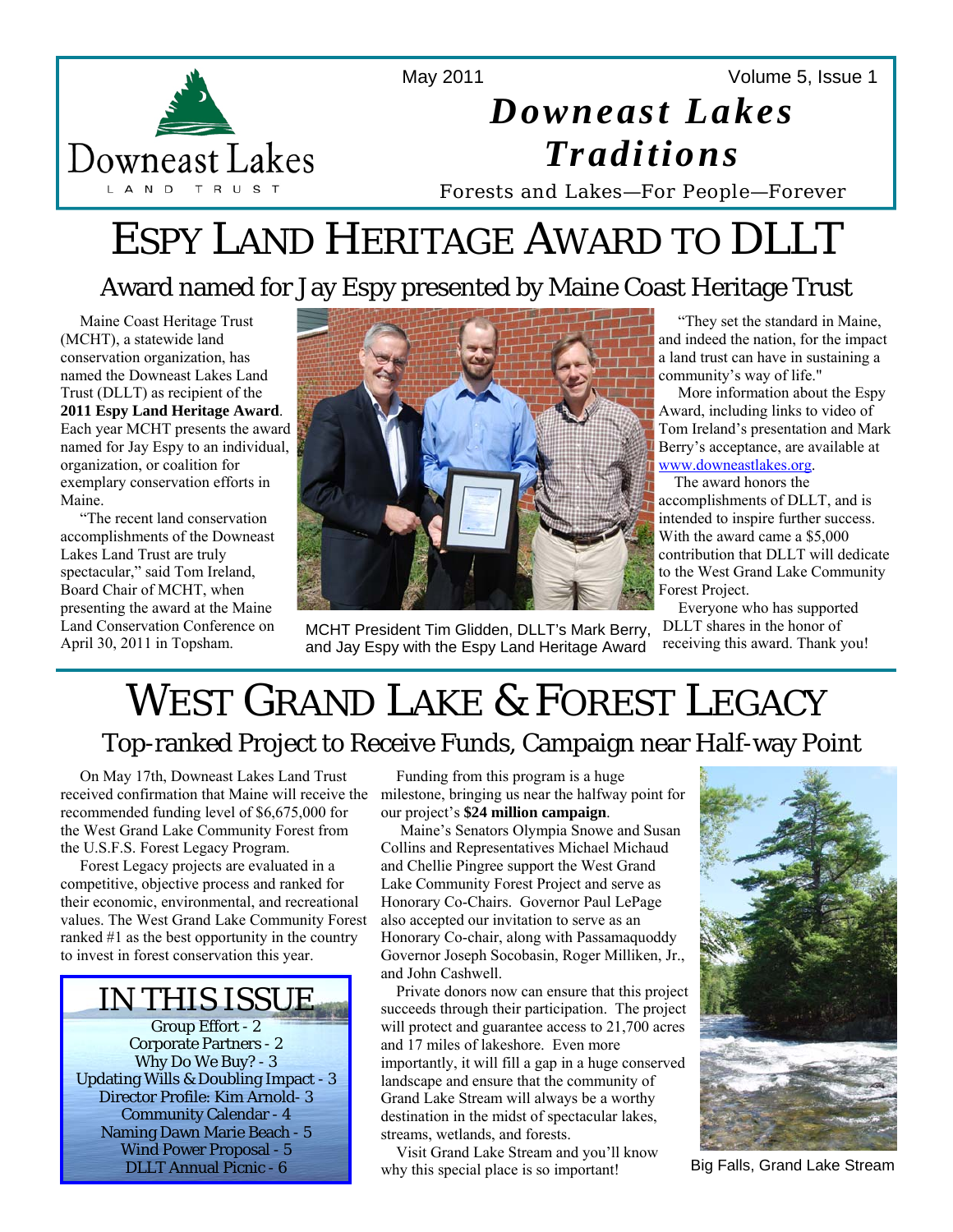

# PRESIDENT'S MESSAGE: A Group Effort

ago, Downeast Lakes Land Trust was honored with

the Espy Land Heritage Award from Maine Coast Heritage Trust, or MCHT.

 This award is named for Jay Espy, the long-time President of MCHT and now President of the Elmina B. Sewall Foundation.

 We especially appreciate receiving an award named for Jay because he was a leader in the first land conservation project in Grand Lake Stream, before our organization existed. Many of you may remember when Georgia Pacific proposed a subdivision on the banks of the stream at Little Falls, and how local citizens and friends of the stream joined together to block the proposal.

 With Jay's leadership, and support from the Land for Maine's Future Program, L.L. Bean, and others, MCHT was able to secure the permanent conservation of the stream property, creating the Little Falls public access site now managed by the Maine Department of Inland Fisheries and Wildlife.

 This success in protecting the banks of the stream and our outdoor recreation heritage was an inspiration to the founders of

 Just a few weeks Downeast Lakes Land Trust a few years later. It was the foundation that made us think conserving our resources and way of life may be possible.

> From the stream project, to Downeast Lakes Land Trust's first successes, to our current effort to protect the West Grand Lake Community Forest, everything we've done has been done with the help of many partners—from local volunteers, to donors, to other organizations. MCHT saw the uniqueness of the area and the value of protecting it. Through their leadership and mentoring, our community learned how to reach out to others and involve partners on all levels. We will forever be grateful for their vision and mentoring.

 We're flattered to receive this award—and we hope that it makes you feel good about the contributions you have made to our group effort. Thank you for being part of something special.

 We still have a long way to go to finish the West Grand Lake Project, and we're glad to have your support.

#### With my sincere thanks,

Girden Wheats

Lindsay Wheaton

# **CORPORATE** PARTNERS

 Corporate Partners support our vision for the economic and environmental well-being of Grand Lake Stream and the Downeast Lakes Region. These businesses made gifts in 2010, and are featured on downeastlakes.org through 2011.

#### **Brook Trout (\$1,000 or more)**

- Bangor Savings Bank
- Finite Carbon
- Hanscom's Construction
- The Lyme Timber Company
- Macdonald Page & Co.
- Orion Timberlands

#### **Grand Laker (\$250 or more)**

- Dave Tobey Guide and **Outfitter**
- Davis Forestry Products, Inc.
- Donovan Construction
- Furbush Roberts Printing Co., Inc.
- Grand Lake Lodge
- Machias Savings Bank
- Oakhurst Dairy
- Pica Design
- Prock Marine Company
- Robbins Lumber
- Weatherby's

# **MISSION**

The Downeast Lakes Land Trust contributes to the long-term economic and environmental well-being of the Downeast Lakes region through the conservation and exemplary management of its forests and waters.

**BOARD OF DIRECTORS**  Kimberly Arnold, Treasurer Louie Cataldo, Vice President Sydney Lea Edward J. McGrath, Esq. James P. (Jay) Petri Stephen Schaefer, Secretary David C. Tobey Lindsay P. Wheaton, President Lee Whitely

#### **EXECUTIVE DIRECTOR**  Mark Berry

mberry@downeastlakes.org

#### **COMMUNITY FOREST PROGRAM MANAGER**

John Harmon jharmon@downeastlakes.org

**OFFICE MANAGER**  Laura Hunt lhunt@downeastlakes.org



P.O. Box 75, Grand Lake Stream, ME 04637 207-796-2100 **www.downeastlakes.org**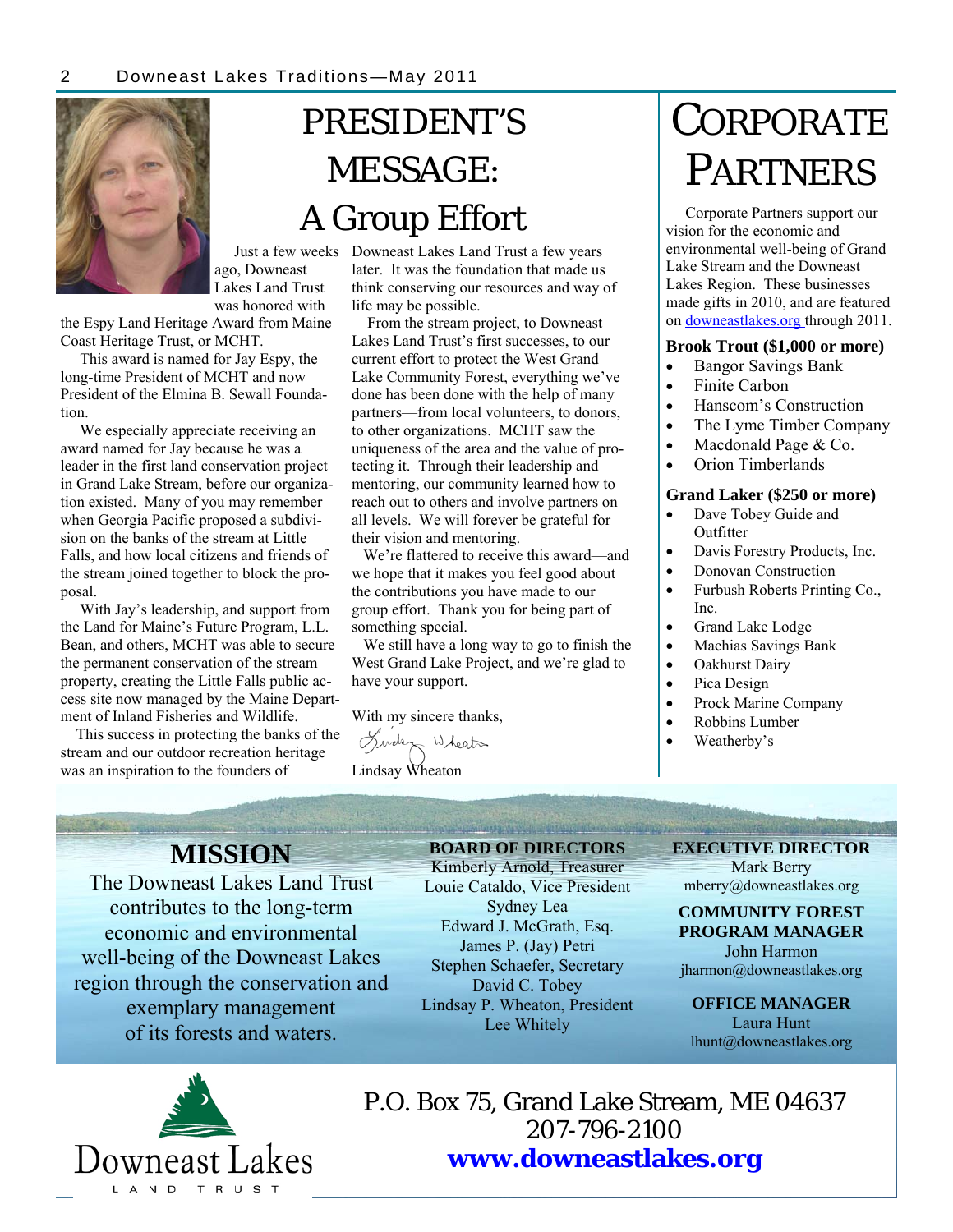

One of the most common questions I'm asked about Downeast Lakes Land Trust is why a local nonprofit in a community as small as Grand Lake Stream has worked to purchase and own large forest properties.

#### *Protecting Values*

People are quick to understand why a community like Grand Lake Stream that relies on attracting visitors for outdoor recreation wants to see their lakes and their shores protected.

Most understand why guaranteeing public access to the forest is important - for recreation of local people and visitors, and because Guides bring their clients to hunt in the woods.

People familiar with conservation easements know we use them to provide permanent restrictions on development and guarantees of public recreational access. They sometimes ask why we also buy land.

#### *Community Benefits from Management*

Our "Community Forest" approach of ownership and management has multiple advantages. We have created a structure where local people become stewards of the land and have flexibility to manage for community benefits. We plan and

# FROM THE **EXECUTIVE** DIRECTOR Why Do We Buy?

manage annual timber harvests, directly creating jobs and supporting our region's largest economy. We develop recreational opportunities to support the economy and local quality of life, partnering with the local snowmobile and ATV clubs, and creating new hiking trails and lakeshore campsites. We enhance wildlife habitats. We offer permits to local craftsmen, who harvest wood to build Grand Lake Canoes.

Some of these benefits have traditionally been available through private forest ownership, but are not guaranteed in a changing world. Our community's future demands we do our best; fulfilling our mission through exemplary forest management after we conserve the forest. Our Community Forests ensure people here can and will continue to improve the forest and build the economy over time.

Do you have questions? Please explore our website at www.downeastlakes.org, and give us a call anytime.

Thank you for your support. Sincerely, Mark Berry

# IS YOUR WILL UP TO DATE?

 Life changes - job, family, financial - make updating a will important. If you're updating yours, consider including Downeast Lakes Land Trust as a beneficiary. There are also estate advantages to naming us as beneficiary, or partial beneficiary, of your life insurance policy or retirement plan. These changes are often easier than updating a will.

# DOUBLE **BENEFIT**

 Many businesses offer matching gift programs and will match charitable contributions made by their employees. If you're considering a gift to Downeast Lakes Land Trust please check with your company to see if they have a matching gift program. In many cases you can double your gift.



West Grand Lake

# BOARD MEMBER PROFILE: KIM ARNOLD

 Kimberly B. Arnold has served on the DLLT Board since 2009. She currently serves as Treasurer, chairs the Financial Management Committee and is a member of the Development Committee**.** A Wesleyan University graduate, she received an MBA from the Amos Tuck School of Business Administration at Dartmouth College. Mrs. Arnold is an independent marketing consultant. She lives in London, England, with her husband Robin. She is the daughter of former Board member

Pete Borden and is a fourth-generation seasonal resident of her family camp in Township 27. Kim, Robin, and their two grown daughters, Paulina and Joyce, greatly enjoy their visits to Grand Lake Stream. Kim is committed to helping preserve the traditional way of life in this area and to efforts that promote the local economy. With her marketing and financial backgrounds and her appreciation for the area, Kim is a tremendous asset to the Board.

Thanks, Kim!

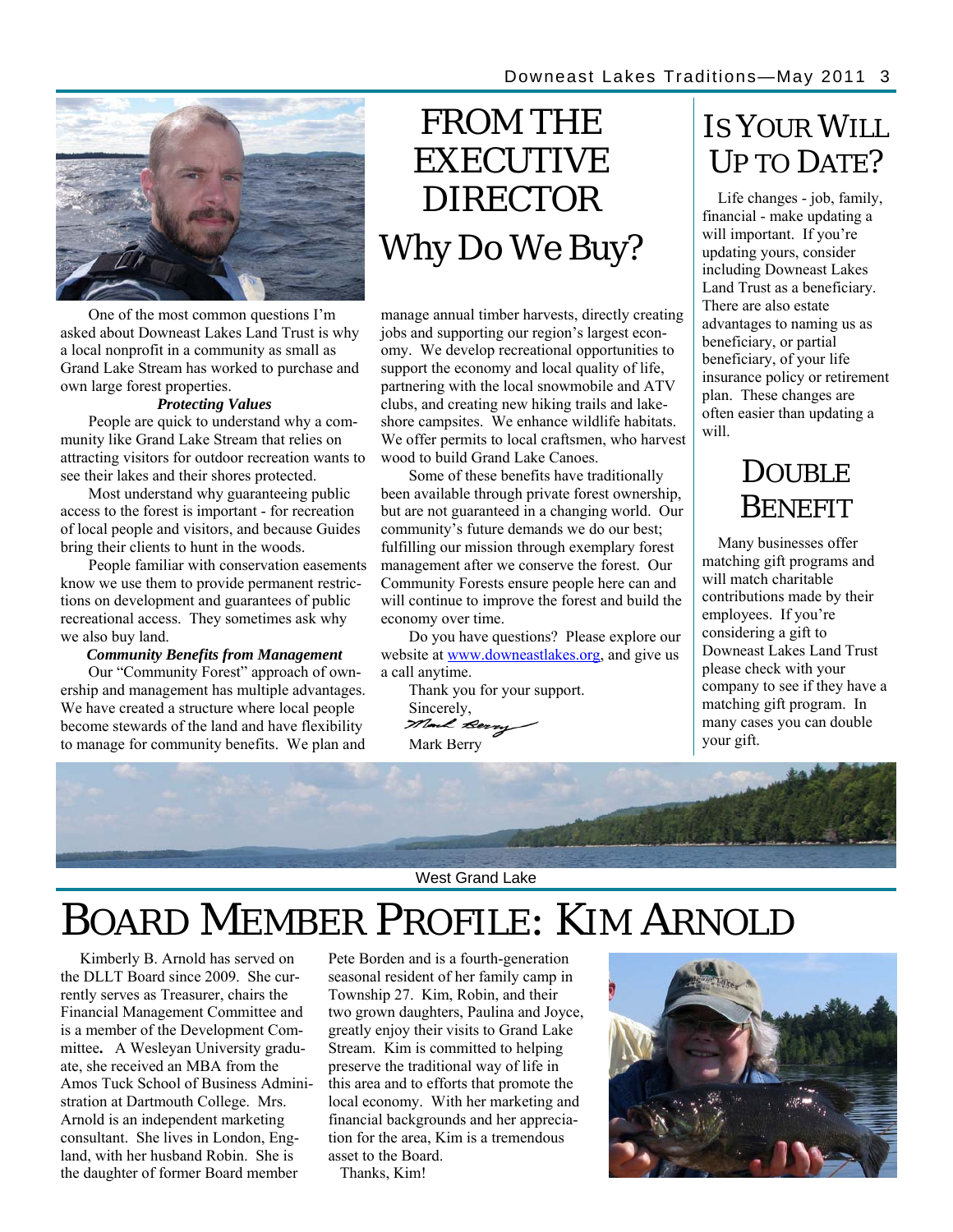# DOWNEAST LAKES COMMUNITY CALENDAR

Get more information and keep up to date at **www.downeastlakes.org**

### **History & Heritage Series**

### **Thursday, Jun. 16, 6:30 pm "Guides for Hire",** *in partnership*

*with GLS Historical Society, at Museum*. Discuss this Grand Lake Stream novel by Ada & Anna Cataldo.

### **Thursday, Jul. 14, 6:30 pm Early Wildlife of Maine, with Dr. William Krohn, Town Building**

Learn about and discuss the history of Downeast wildlife.

#### **Thursday, Sept. 15, 6:30 pm Writings of Edmund Ware Smith**

**Book Discussion,** *in partnership with GLS Historical Society, at Museum*. Discuss these stories of the Downeast lakes and forests.

#### **Thursday, Sept. 29, 6:30 pm Maine Climate History, with Dr. George Jacobsen, Town Building**  Learn about the history of Maine's climate and how it has changed Maine's forests and ecosystems.

### **GLS Chamber & MDIFW Togue Fishing Tournament Saturday & Sunday, Jun.18 & 19**

**—————————————————————** 

### **Grand Lake Stream, America**

### **Monday, Jul. 4, 7 am - 9 pm**

This community event is becoming bigger and better every year. All meals available, food all day. Many activities and games. Also:

**9 am Race for Grand Lake Stream.**  3 mile foot race - walkers and runners. **11 am Parade 6:30 pm "The Sweetback Sisters"**  Internationally Known Country Singers!

### **————————————————————— Explorations & Adventures**

### **"Animals, Books, & Children in GLS" Tuesdays, Jul. 5 – Aug. 16 9:30- 12 noon**.

DLLT sponsors weekly educational activities for children ages 6-12 (all ages welcome). Rain or shine. We'll be joined this year by authors and illustrators of Maine children's books.

Jul. 5: Memory Books

Jul. 12: Photography

Jul. 19: Numbers in Nature

Jul. 26: Alphabet Hunting

Aug. 2: Special Places

- Aug. 9: Passamaquoddy Traditions
- Aug. 16: Illustrations

### **Grand Lake Stream Guides Association Dinners Friday & Saturday, Jul. 29 & 30**

### **Grand Lake Stream Folk Art Festival**

**—————————————————————**

**Saturday-Sunday, Jul. 30 & 31** 

**10 am – 5 pm**. See www. grandlakestreamfolkartfestival.com.

**David Mallett Concert Saturday, Jul 30 7:30 pm** 

#### **————————————————————— DLLT Annual Picnic**

### **Sunday, Jul. 31, 12-2 pm.**

9th Annual Meeting. Lunch served at 12. By reservation; RSVP form in this newsletter or info@downeastlakes.org.

#### **————————————————————— West Grand Lake Race**

**Sunday, Aug. 7** This will be the seventh annual race on West Grand Lake. Last year new records were set for each distance. Races for everyone, with awards and picnic lunch. Bring a canoe or kayak, and register before 10:30 am. Stay for a barbecue lunch.

**Tribes of the Dawn Land Cultural and Heritage Days Saturday, Aug. 20, 8:00 am**

**—————————————————————**





P.O. Box 75, Grand Lake Stream, ME 04637 207-796-2100 **www.downeastlakes.org**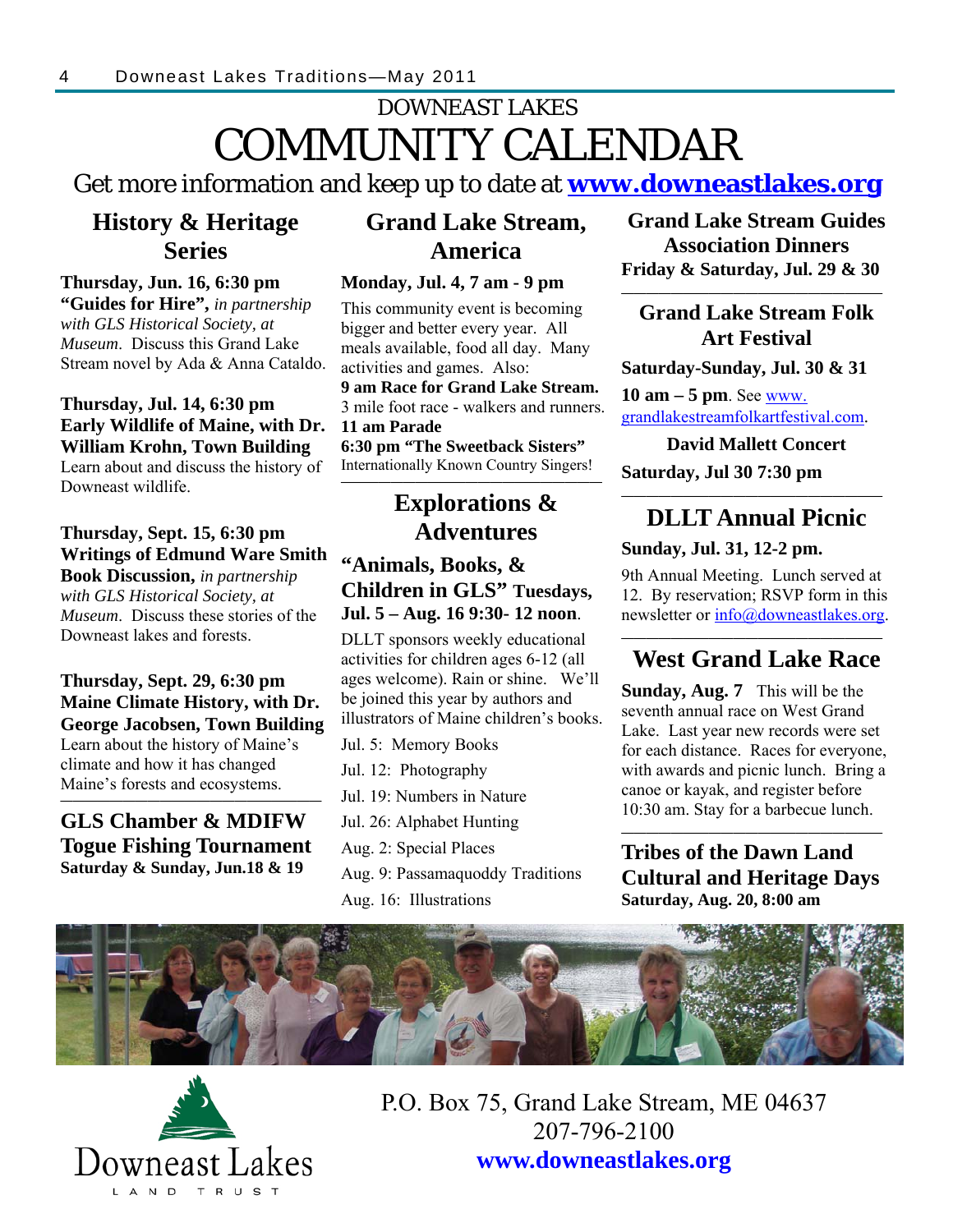# Dawn Marie Beach The Poem that Gave a Name



Have you ever been curious about local place names, and how they came to be? We recently learned the story behind the naming of Dawn Marie Beach. It's a beautiful, quiet sandy beach on Wabassus Lake, protected as part of the Farm Cove Community Forest and accessible by boat or by the new Dawn Marie Beach Path created by DLLT volunteers.

Virginia Graceffa sent us a copy of a poem written by Guy Franklin MacArthur, that tells the story of the infant Dawn Marie and her first visit to the beach. It was written in 1963, long before concerns about development pressures and the potential loss of public access led to the land trust's founding in 2001.

Frank Macarthur's wish was that "*When I'm gone and long forgotten - May the good Lord grant this peach - Time and money for a visit - Back to Dawn Marie Beach".* We don't know if Dawn Marie has been back - but thanks to the supporters of DLLT, the beach will always be open for her and others to visit.

Read the whole poem on our website at www.downeastlakes.org.<br>Caribou Rock and West Grand Lake

# Proposed Wind Power Project

Champlain Wind, LLC, a subsidiary of First Wind Maine Holdings, LLC has proposed a wind power development on ridges in Carroll Plantation and Kossuth Township. The proposed development includes 27 turbines, each with a height of up to 428 feet, to be installed on Bowers Mountain and Dill Hill. The turbines and their required lights would be visible from West Grand Lake and other lakes in the region. The project has a potential capacity to generate up to 69.1 megawatts, though typical operating output would be lower. The Land Use Regulation Commission has scheduled a public hearing for June 27 and 28.

Interested people can learn more at the Land Use Regulation Commission website. A link is available at www.downeastlakes.org.



| <b>YES! WE'LL BE THERE!</b>                                                                                                        |                   |                                                                                                                                                                                                                                                                                                                                                                                                                                                                                                                                                                             |  |
|------------------------------------------------------------------------------------------------------------------------------------|-------------------|-----------------------------------------------------------------------------------------------------------------------------------------------------------------------------------------------------------------------------------------------------------------------------------------------------------------------------------------------------------------------------------------------------------------------------------------------------------------------------------------------------------------------------------------------------------------------------|--|
| 9th ANNUAL DLLT MEETING AND PICNIC                                                                                                 |                   |                                                                                                                                                                                                                                                                                                                                                                                                                                                                                                                                                                             |  |
| Get together for a cookout by Grand Lake Stream Guides, Benefit Auction, and DLLT news.<br>12:00 to 2:00 PM, Sunday, July 31, 2011 |                   |                                                                                                                                                                                                                                                                                                                                                                                                                                                                                                                                                                             |  |
|                                                                                                                                    | Name(s)<br>Email: | During the Grand Lake Stream Folk Art Festival<br>In Grand Lake Stream, on the east side of the dam at the outlet of West Grand Lake<br>New supporters are welcome! Please attend and consider bringing a friend.<br>Reservations required by July 22. Seating is limited!<br>$\Box$ Yes, I (we) would like to attend. Number of people for lunch (free of charge)<br>Phone<br>Please contact: Laura Hunt, Office Manager, P.O. Box 75, Grand Lake Stream, ME 04637<br>Phone: 207-796-2100 · EMAIL: info@downeastlakes.org<br><b>See Reverse Side for More Information!</b> |  |